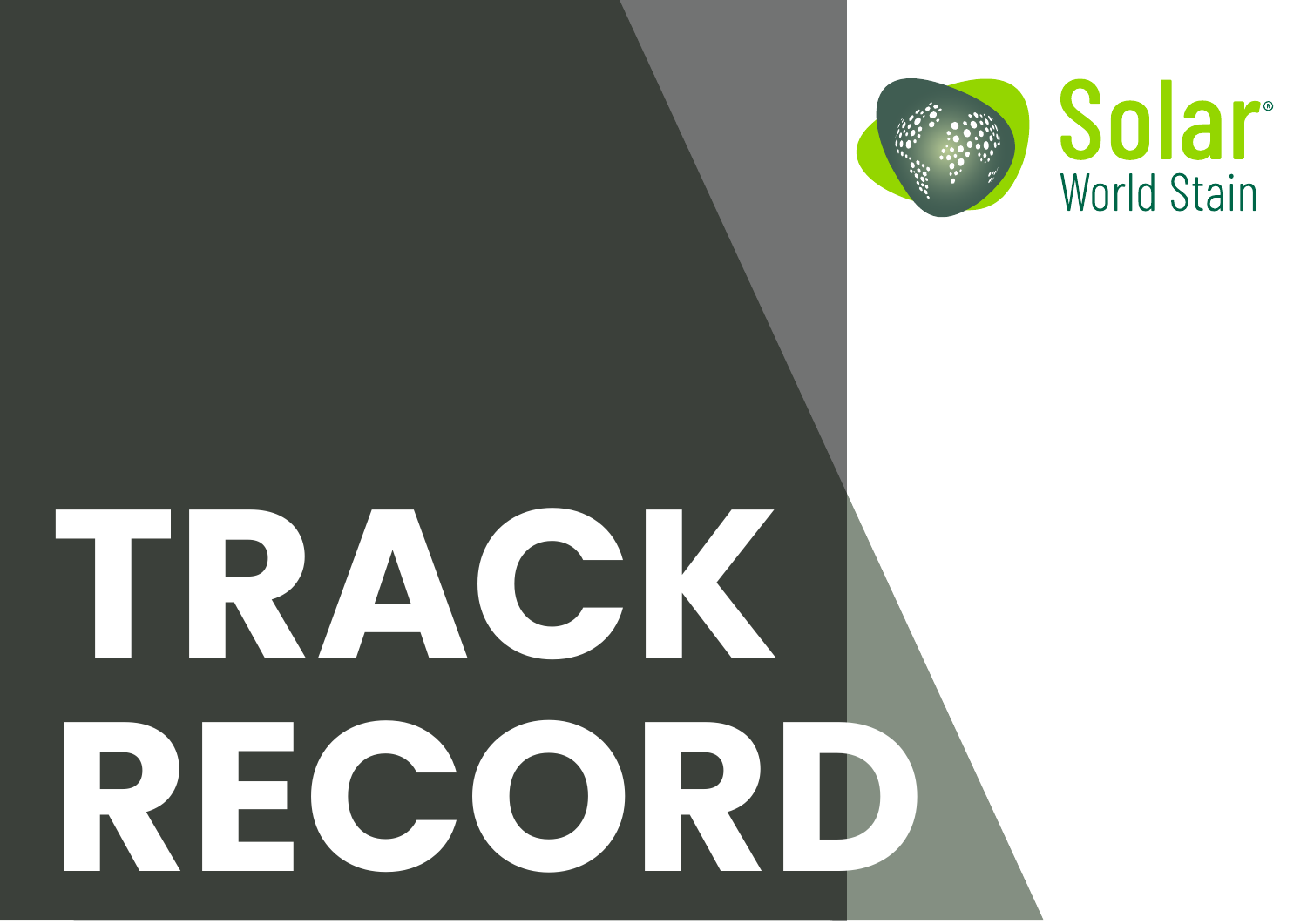#### **TRACK RECORD 2022 - 2021**



| <b>AÑO</b> | <b>PLANTA</b>                     | <b>POTENCIA</b><br>(MW) | <b>PAIS</b>   | <b>ACTIVIDAD</b>                  |
|------------|-----------------------------------|-------------------------|---------------|-----------------------------------|
| 2022       | <b>SALINETES II, ALICANTE</b>     | 5 <sub>5</sub>          | <b>ESPAÑA</b> | <b>EPC</b>                        |
| 2022       | <b>PV ALCADOZO, ALBACETE</b>      |                         | <b>ESPAÑA</b> | <b>EPC</b>                        |
| 2022       | PV ALPERA I, ALBACETE             |                         | <b>ESPAÑA</b> | <b>EPC</b>                        |
| 2022       | <b>PV OLMEDILLA HIVE, CUENCA</b>  | 68                      | <b>ESPAÑA</b> | <b>OBRAS CIVILES Y ELÉCTRICAS</b> |
| 2022       | <b>PV LAS LAGUNAS</b>             | 2,5                     | <b>ESPAÑA</b> | <b>EPC</b>                        |
| 2022       | <b>CONJUNTO DE PF EN PALENCIA</b> | 7,5                     | <b>ESPAÑA</b> | <b>EPC</b>                        |
| 2022       | <b>SABINAR I</b>                  | 50                      | <b>ESPAÑA</b> | <b>OBRAS ELÉCTRICAS Y CIVILES</b> |
| 2022       | <b>MANZANARES</b>                 | 40                      | <b>ESPAÑA</b> | <b>EPC</b>                        |
| 2022       | <b>PICON</b>                      | 150                     | <b>ESPAÑA</b> | <b>MECÁNICO Y ELÉCTRICO</b>       |
| 2022       | PV 500 KW MILAN CLASSIC S.A.      | 0,5                     | <b>ESPAÑA</b> | <b>EPC</b>                        |
| 2022       | <b>FLINSA I</b>                   |                         | <b>ESPAÑA</b> | <b>EPC</b>                        |
| 2022       | <b>FLINSA II</b>                  | $\overline{2}$          | <b>ESPAÑA</b> | <b>EPC</b>                        |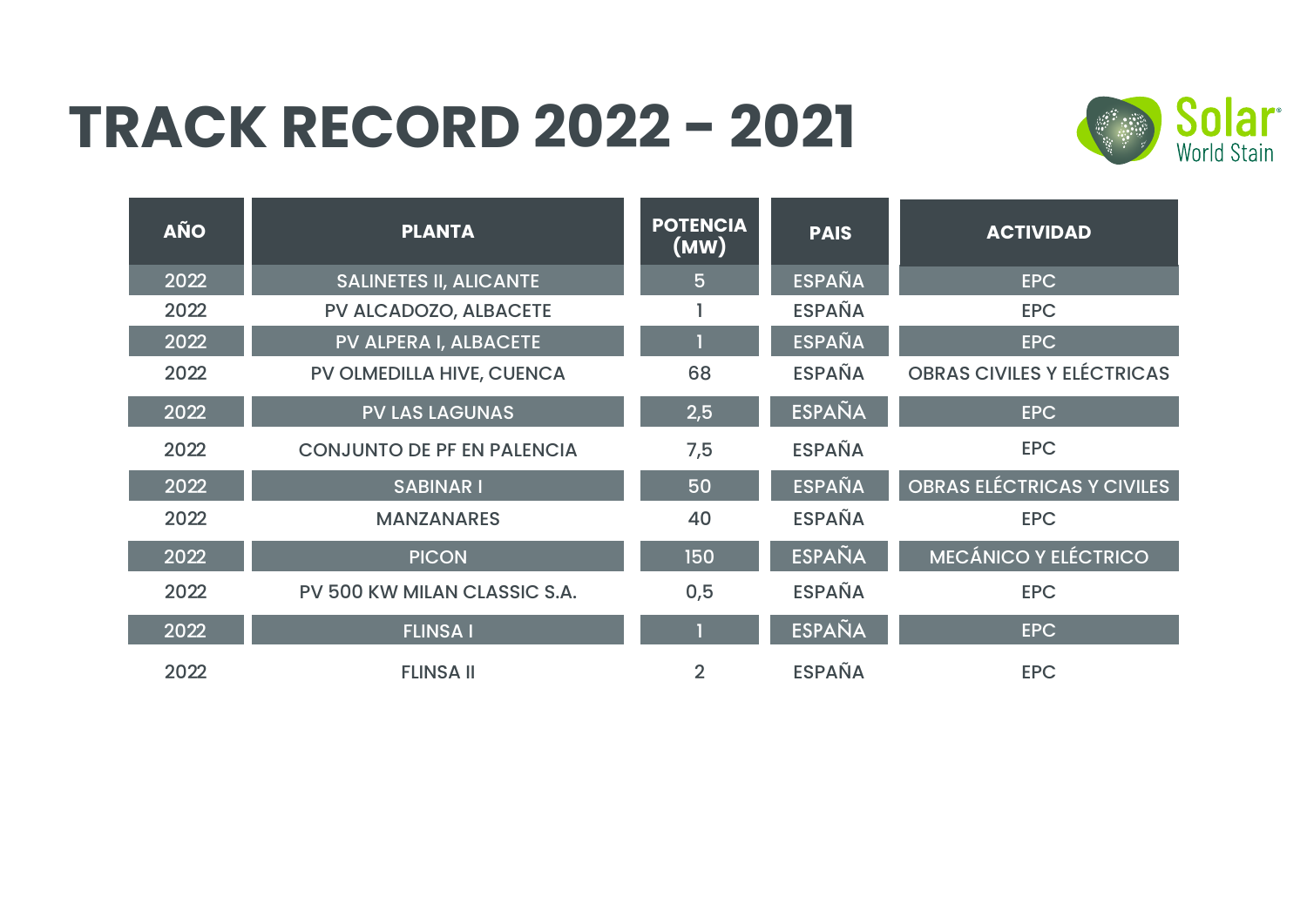#### **TRACK RECORD 2021 - 2022**



| <b>AÑO</b> | <b>PLANTA</b>                 | <b>POTENCIA</b><br>(MW) | <b>PAIS</b>     | <b>ACTIVIDAD</b>                  |
|------------|-------------------------------|-------------------------|-----------------|-----------------------------------|
| 2021       | <b>SALINETES I, ALICANTE</b>  | 5                       | <b>ESPAÑA</b>   | EPC                               |
| 2021       | <b>PV NERTOBRIGA, BADAJOZ</b> | 49                      | <b>ESPAÑA</b>   | <b>OBRAS CIVILES Y ELÉCTRICAS</b> |
| 2021       | <b>PV QUIJOTE, ALBACETE</b>   |                         | <b>ESPAÑA</b>   | <b>EPC</b>                        |
| 2021       | PV CORRAL RUBIO, ALBACETE     |                         | <b>ESPAÑA</b>   | <b>EPC</b>                        |
| 2021       | PV PEÑAS I, ALBACETE          |                         | <b>ESPAÑA</b>   | <b>EPC</b>                        |
| 2021       | <b>PV SAO TEOTONIO</b>        |                         | <b>PORTUGAL</b> | <b>OBRAS ELÉCTRICAS</b>           |
| 2021       | <b>PV ESTEVEIRA</b>           | 24                      | <b>PORTUGAL</b> | <b>OBRAS ELÉCTRICAS</b>           |
| 2021       | <b>PV ICTIO ALCAZAR I</b>     | 25                      | <b>ESPAÑA</b>   | <b>OBRAS ELÉCTRICAS Y CIVILES</b> |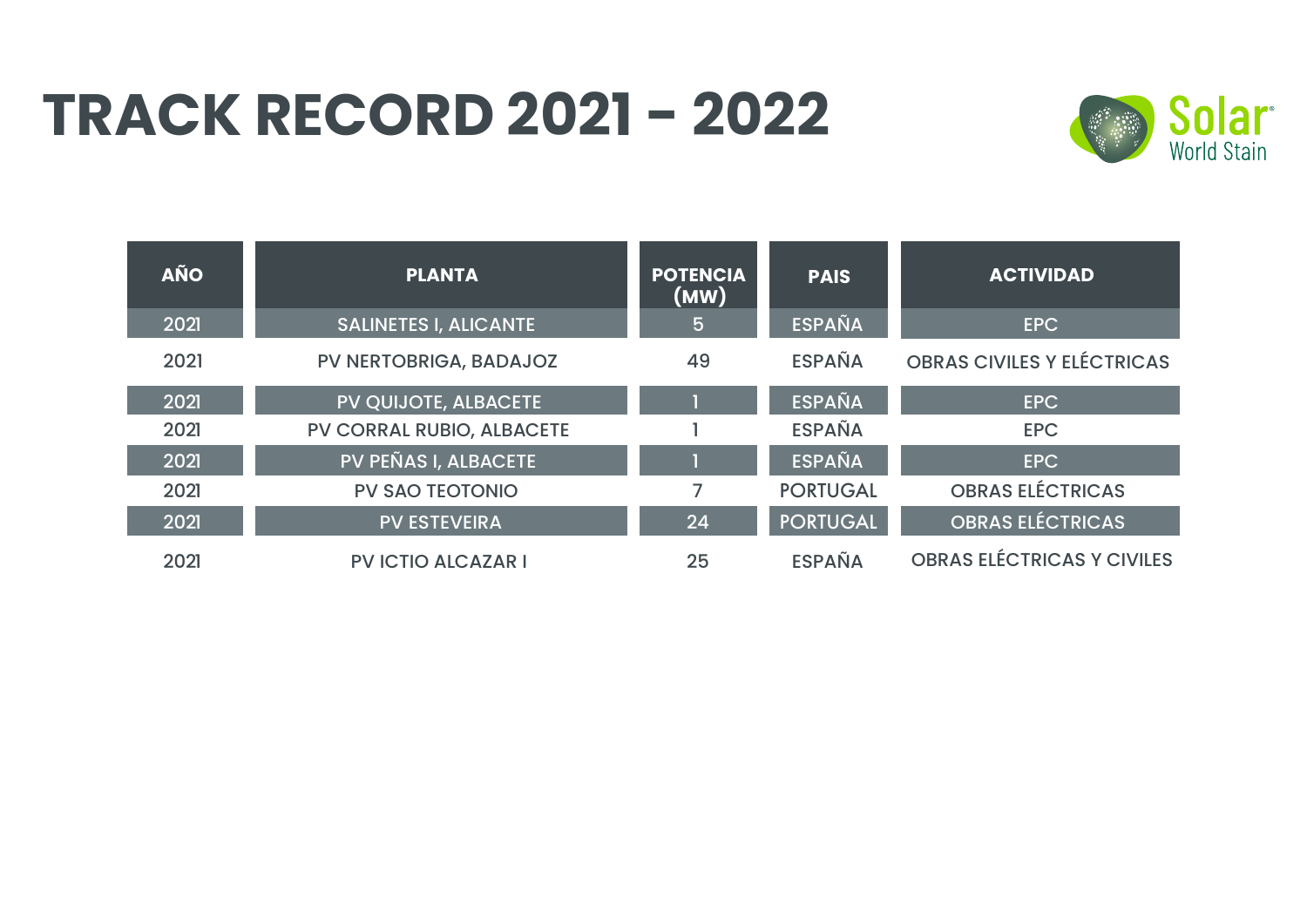#### **TRACK RECORD 2020 - 2021**



| <b>AÑO</b> | <b>PLANTA</b>                    | <b>POTENCIA</b><br>(MW) | <b>PAIS</b>    | <b>ACTIVIDAD</b>                  |
|------------|----------------------------------|-------------------------|----------------|-----------------------------------|
| 2020       | <b>PV CAPRICORNIUS</b>           | 25                      | <b>ESPAÑA</b>  | <b>OBRAS ELÉCTRICAS</b>           |
| 2020       | <b>PV SAN ANTONIO</b>            | 25                      | <b>ESPAÑA</b>  | <b>OBRAS CIVILES Y ELÉCTRICAS</b> |
| 2020       | PV PICON I, PICON II y PICON III | 150                     | <b>ESPAÑA</b>  | <b>OBRAS CIVILES</b>              |
| 2020       | <b>MEL PSF SOUTERRAINE</b>       | 3                       | <b>FRANCIA</b> | <b>OBRAS ELÉCTRICAS</b>           |
| 2020       | <b>PV LA CABRERA, SEVILLA</b>    | 150                     | <b>ESPAÑA</b>  | <b>OBRAS ELÉCTRICAS</b>           |
| 2020       | <b>PV JIJONA</b>                 | 25                      | <b>FRANCIA</b> | <b>OBRAS ELÉCTRICAS</b>           |
| 2020       | <b>REFORMAS TRACKER PICON</b>    | 150                     | <b>ESPAÑA</b>  | <b>OBRAS CIVILES</b>              |
| 2020       | REPOTENCIACIÓN BENEXAMA          | 10                      | <b>ESPAÑA</b>  | <b>OBRAS CIVILES</b>              |
| 2020       | REPOTENCIACIÓN MORATALLA         | 10                      | <b>ESPAÑA</b>  | <b>OBRAS CIVILES</b>              |
| 2020       | <b>PV MONTPELLIER</b>            | $5\overline{)}$         | <b>FRANCIA</b> | <b>OBRAS CIVILES</b>              |
| 2020       | <b>PV ANDREZIEUX</b>             | 3                       | <b>ESPAÑA</b>  | <b>OBRAS ELÉCTRICAS</b>           |
| 2020       | PV ZAFRA SEVILLA 1 AXIS TRACKER  | 50                      | <b>ESPAÑA</b>  | <b>OBRAS CIVILES</b>              |
| 2020       | <b>PV LANDEREUX</b>              | 6                       | <b>FRANCIA</b> | <b>EPC</b>                        |
| 2020       | <b>OLMEDILLA, CUENCA</b>         | 20                      | <b>ESPAÑA</b>  | <b>OBRAS CIVILES</b>              |
| 2020       | PV PEÑAS II, ALBACETE            |                         | <b>ESPAÑA</b>  | <b>EPC</b>                        |
| 2020       | <b>PV KALEL, ALBACETE</b>        | 2,5                     | <b>ESPAÑA</b>  | <b>EPC</b>                        |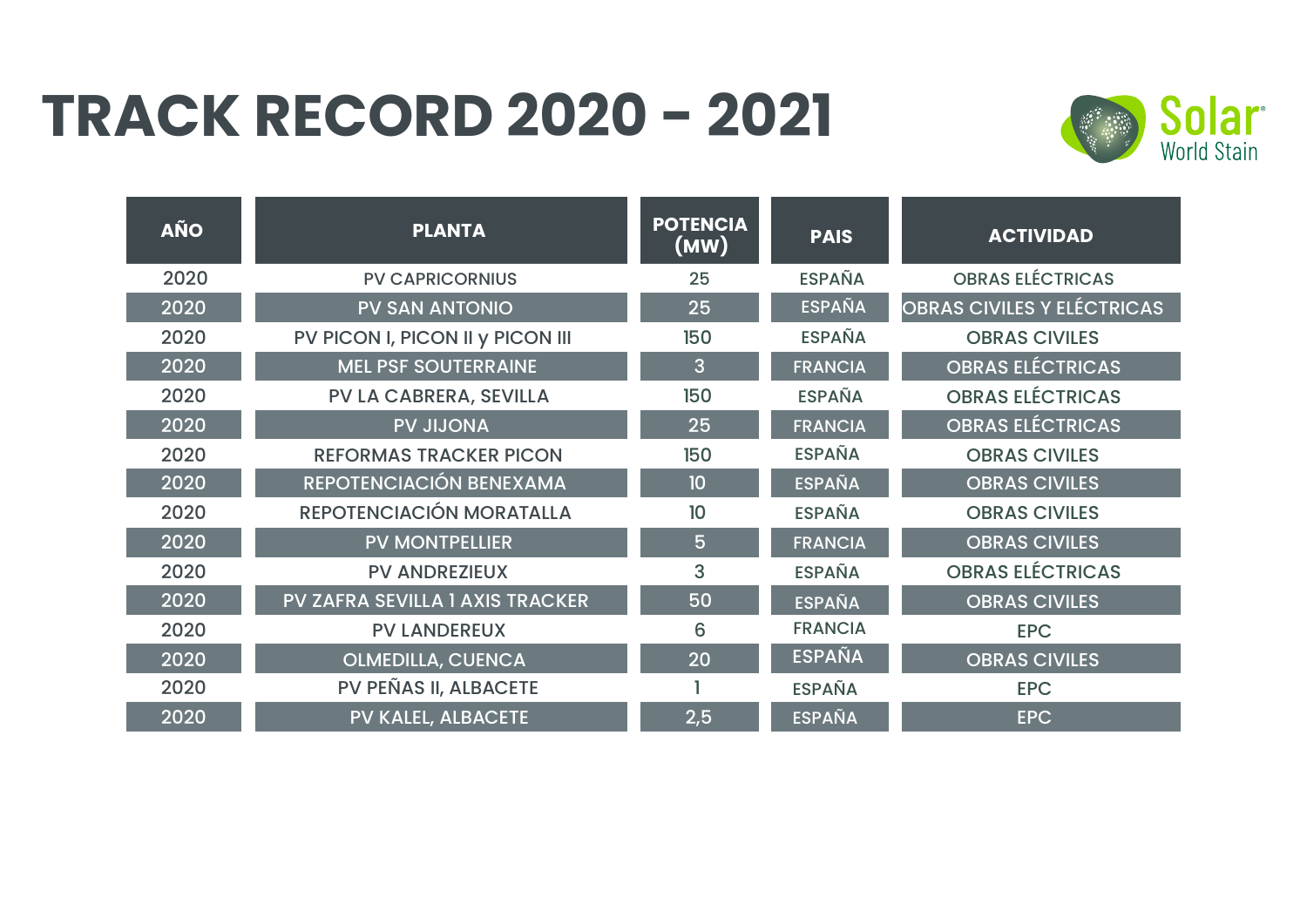#### **TRACK RECORD 2020 - 2021**



| <b>AÑO</b> | <b>PLANTA</b>                                              | <b>POTENCIA</b><br>(MW) | <b>PAIS</b>   | <b>ACTIVIDAD</b>                                                |
|------------|------------------------------------------------------------|-------------------------|---------------|-----------------------------------------------------------------|
| 2020       | <b>PV VENDIMIA</b>                                         | 5                       | <b>ESPAÑA</b> | <b>OBRAS CIVILES</b>                                            |
| 2020       | <b>PV AUGUSTO - APOYO A</b><br><b>LAS OBRAS ELÉCTRICAS</b> | 50                      | <b>ESPAÑA</b> | <b>OBRAS ELÉCTRICAS</b>                                         |
| 2020       | PV PLANT "LA NAVA" -<br><b>MEJORAS TÉCNICAS</b>            | 50                      | <b>ESPAÑA</b> | <b>OBRAS CIVILES</b>                                            |
| 2020       | <b>PV TALAYUELA</b>                                        | 150                     | <b>ESPAÑA</b> | <b>OBRAS ELÉCTRICAS</b>                                         |
| 2020       | PV MOCTEZUMA SLP (POTOSÍ)                                  | 100                     | <b>MEXICO</b> | <b>EVALUACIÓN Y DISEÑO DE LA</b><br><b>VIABILIDAD ECONÓMICA</b> |
| 2020       | <b>PV SAN MIGUEL (HIDALGO)</b>                             | 180                     | <b>MEXICO</b> | <b>EVALUACIÓN Y DISEÑO DE LA</b><br><b>VIABILIDAD ECONÓMICA</b> |
| 2020       | <b>PV EL MINERAL (ZACATECAS)</b>                           | 160                     | <b>MEXICO</b> | <b>EVALUACIÓN Y DISEÑO DE LA</b><br><b>VIABILIDAD ECONÓMICA</b> |
| 2020       | PV LA ESPERANZA (ESTADO DE MEXICO)                         | 120                     | <b>MEXICO</b> | <b>EVALUACIÓN Y DISEÑO DE LA</b><br><b>VIABILIDAD ECONÓMICA</b> |
| 2020       | PV EL MAYO (SONORA)                                        | 125                     | <b>MEXICO</b> | <b>EVALUACIÓN Y DISEÑO DE LA</b><br><b>VIABILIDAD ECONÓMICA</b> |
| 2020       | PV SANTIZ, SALAMANCA                                       | 10                      | <b>ESPAÑA</b> | <b>OBRAS CIVILES</b>                                            |
| 2020       | <b>PV BELOS, ZARAGOZA</b>                                  | 25                      | <b>ESPAÑA</b> | <b>OBRAS CIVILES</b>                                            |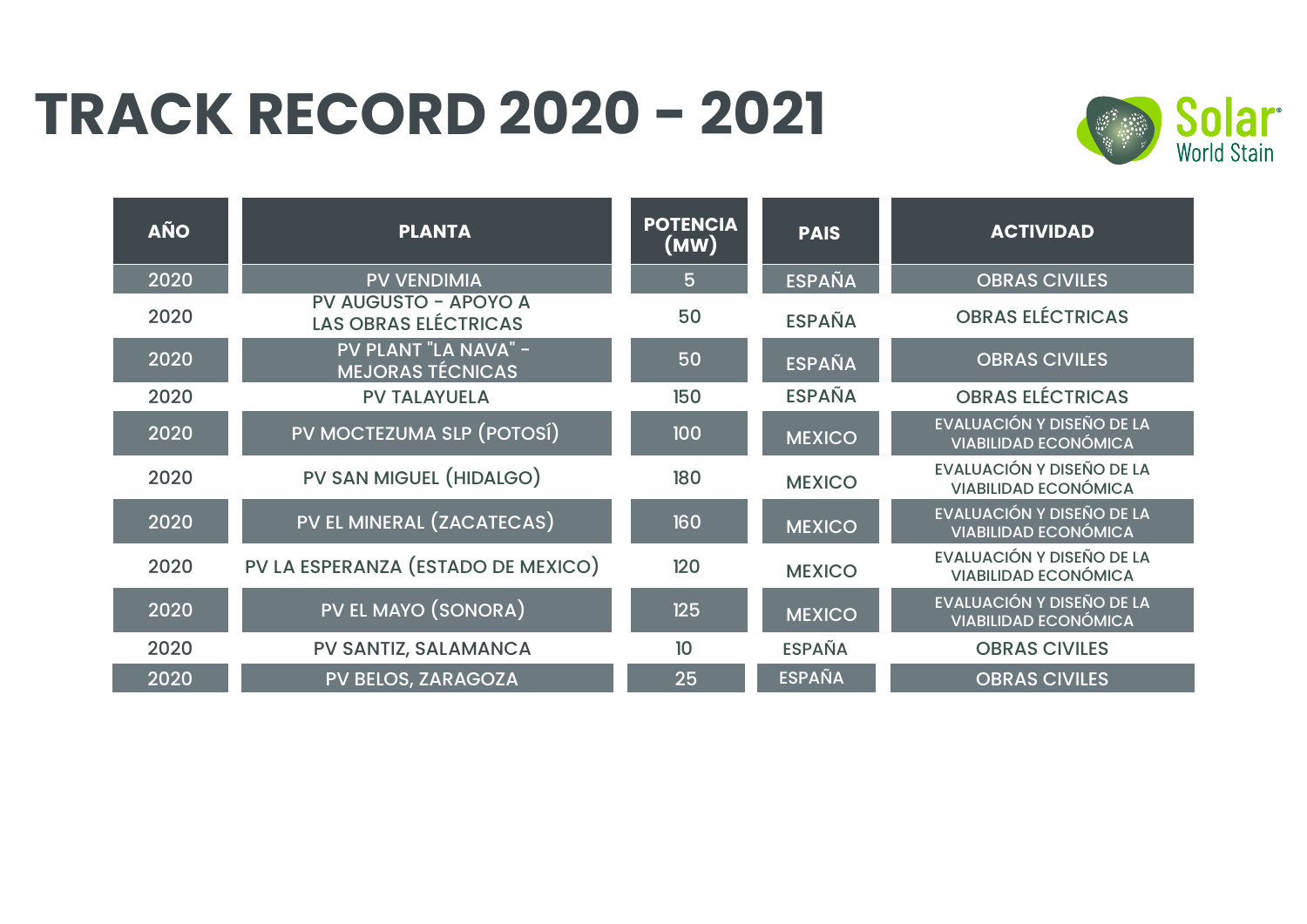#### **TRACK RECORD 2020 - 2021**



| <b>AÑO</b> | <b>PLANTA</b>                                                 | <b>POTENCIA</b><br>(MW) | <b>PAIS</b>    | <b>ACTIVIDAD</b>                                                |
|------------|---------------------------------------------------------------|-------------------------|----------------|-----------------------------------------------------------------|
| 2020       | PV PICON ARREGLOS MECÁNICOS                                   | 50                      | <b>ESPAÑA</b>  | <b>OBRAS MECÁNICAS</b>                                          |
| 2020       | <b>PV LA SOTERRAINE FRANCE</b>                                | 3                       | <b>FRANCIA</b> | <b>OBRAS ELÉCTRICAS</b>                                         |
| 2020       | <b>PV LA CABRERA SEVILLA</b>                                  | 50                      | <b>ESPAÑA</b>  | <b>OBRAS ELÉCTRICAS</b>                                         |
| 2020       | PV EL BONAL PUERTOLLANO CIUDAD<br><b>REAL FIXED STRUCTURE</b> | 79,2                    | <b>ESPAÑA</b>  | <b>OBRAS ELÉCTRICAS</b>                                         |
| 2020       | PV EL BONAL PUERTOLLANO CIUDAD<br><b>REAL FIXED STRUCTURE</b> | 21,6                    | <b>ESPAÑA</b>  | <b>OBRAS MECÁNICAS</b>                                          |
| 2020       | <b>PV LA SOTERRAINE FRANCE</b>                                | 3                       | <b>FRANCIA</b> | <b>OBRAS ELÉCTRICAS</b>                                         |
| 2020       | PV MORATALLA SUSTITUCIÓN MÓDULOS                              | $\overline{6}$          | <b>ESPAÑA</b>  | <b>OBRAS CIVILES</b>                                            |
| 2020       | <b>PV TURRONEROS</b>                                          | 35                      | <b>ESPAÑA</b>  | <b>OBRAS CIVILES</b>                                            |
| 2020       | PV TRILLO (GUADALAJARA)                                       | 200                     | <b>ESPAÑA</b>  | <b>EVALUACIÓN Y DISEÑO DE LA</b><br><b>VIABILIDAD ECONÓMICA</b> |
| 2020       | <b>PV SAX (ALICANTE)</b>                                      | 120                     | <b>ESPAÑA</b>  | EVALUACIÓN Y DISEÑO DE LA<br><b>VIABILIDAD ECONÓMICA</b>        |
| 2020       | <b>PV PINILLA</b>                                             | 25                      | <b>ESPAÑA</b>  | <b>OBRAS CIVILES</b>                                            |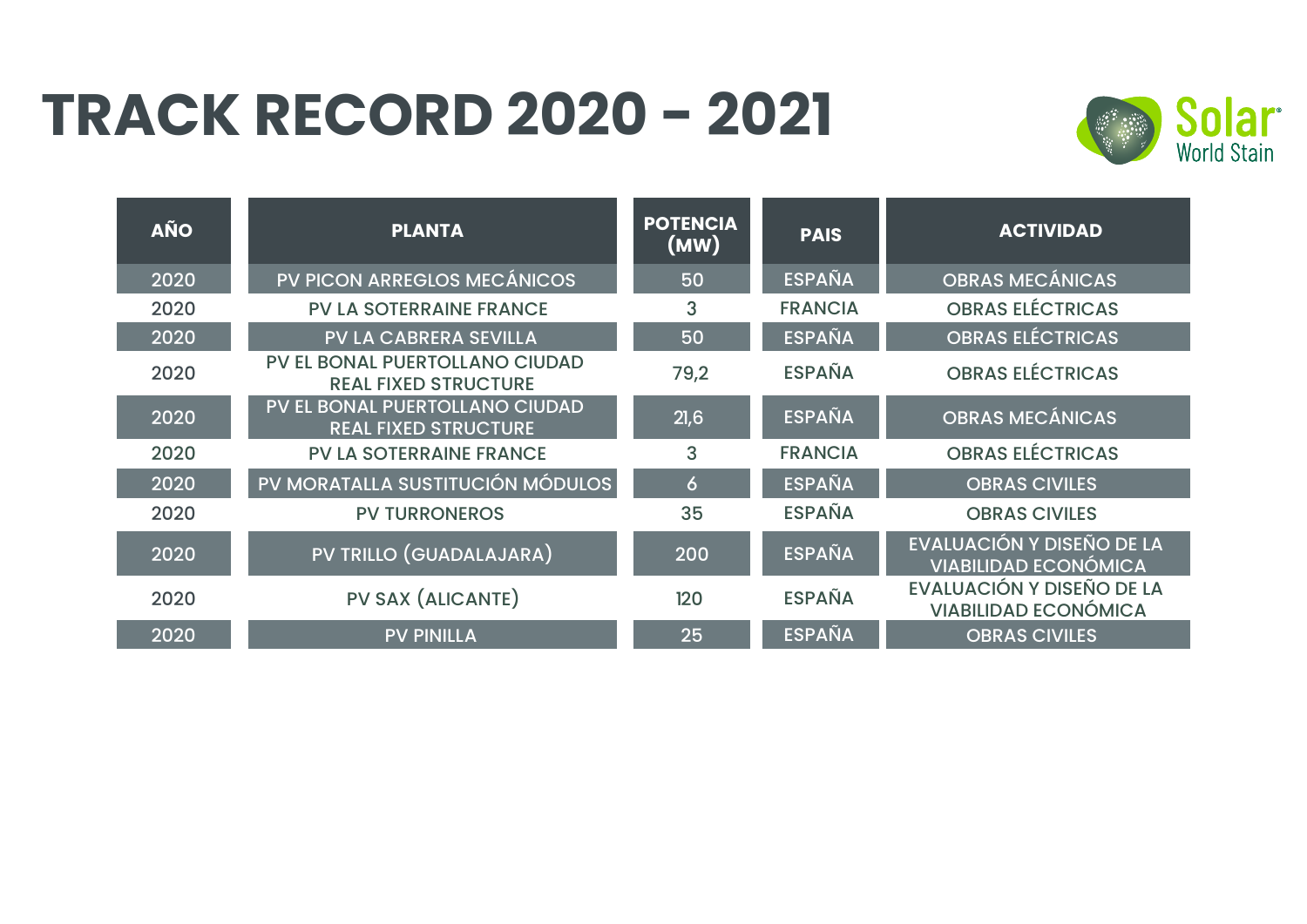#### **TRACK RECORD 2019 - 2018**



| <b>AÑO</b> | <b>PLANTA</b>                                                      | <b>POTENCIA</b><br>(MW) | <b>PAIS</b>    | <b>ACTIVIDAD</b>                  |
|------------|--------------------------------------------------------------------|-------------------------|----------------|-----------------------------------|
| 2019       | PV INGENOSTRUM CÁCERES 1 AXIS<br><b>TRACKER</b>                    | 126                     | <b>ESPAÑA</b>  | <b>OBRAS CIVILES Y ELÉCTRICAS</b> |
| 2019       | <b>DETAILED ENGINEERING PV TENA I</b>                              | 50                      | <b>ESPAÑA</b>  | <b>INGENIERÍA</b>                 |
| 2019       | <b>PV CAMPANARIO ALBACETE 1 AXIS</b><br><b>TRACKER</b>             | 40                      | <b>ESPAÑA</b>  | <b>OBRAS ELÉCTRICAS</b>           |
| 2019       | PV LOMÉ 3 MW                                                       | 3                       | <b>TOGO</b>    | <b>PROJECT MANAGEMENT</b>         |
| 2019       | PV ALMERIA IMW I AXIS TRACKER                                      |                         | <b>ESPAÑA</b>  | <b>OBRAS CIVILES Y ELÉCTRICAS</b> |
| 2019       | <b>PV LA FERNANDINA BADAJOZ</b>                                    | 20                      | <b>ESPAÑA</b>  | <b>OBRAS CIVILES</b>              |
| 2019       | <b>PV CARMONA SEVILLA 1 AXIS TRACKER</b>                           | 50                      | <b>ESPAÑA</b>  | <b>OBRAS CIVILES</b>              |
| 2019       | PULL OUT TEST TOLEDO                                               | 5                       | <b>ESPAÑA</b>  | <b>OBRAS CIVILES</b>              |
| 2019       | <b>PV GUILLENA - PV MODULES ASSEMBLY</b><br><b>FIXED STRUCTURE</b> | 18,5                    | <b>ESPAÑA</b>  | <b>OBRAS CIVILES</b>              |
| 2019       | <b>CASTELLET 2</b>                                                 | 3,76                    | <b>FRANCIA</b> | <b>OBRA ELÉCTRICA</b>             |
| 2019       | <b>PV TCO2 TORRES DE COTILLAS</b>                                  | 6,16                    | <b>ESPAÑA</b>  | <b>OBRAS CIVILES</b>              |
| 2019       | <b>PV EUDER</b>                                                    | 126                     | <b>ESPAÑA</b>  | <b>OBRAS CIVILES Y ELÉCTRICAS</b> |
| 2019       | PAGAP -Saint-Étienne-de-Saint-Geoirs                               | 3,76                    | <b>FRANCIA</b> | <b>OBRA ELÉCTRICA</b>             |
| 2019       | <b>CANADEL - Canadel, Brignoles</b>                                | 10,36                   | <b>FRANCIA</b> | <b>OBRA ELÉCTRICA</b>             |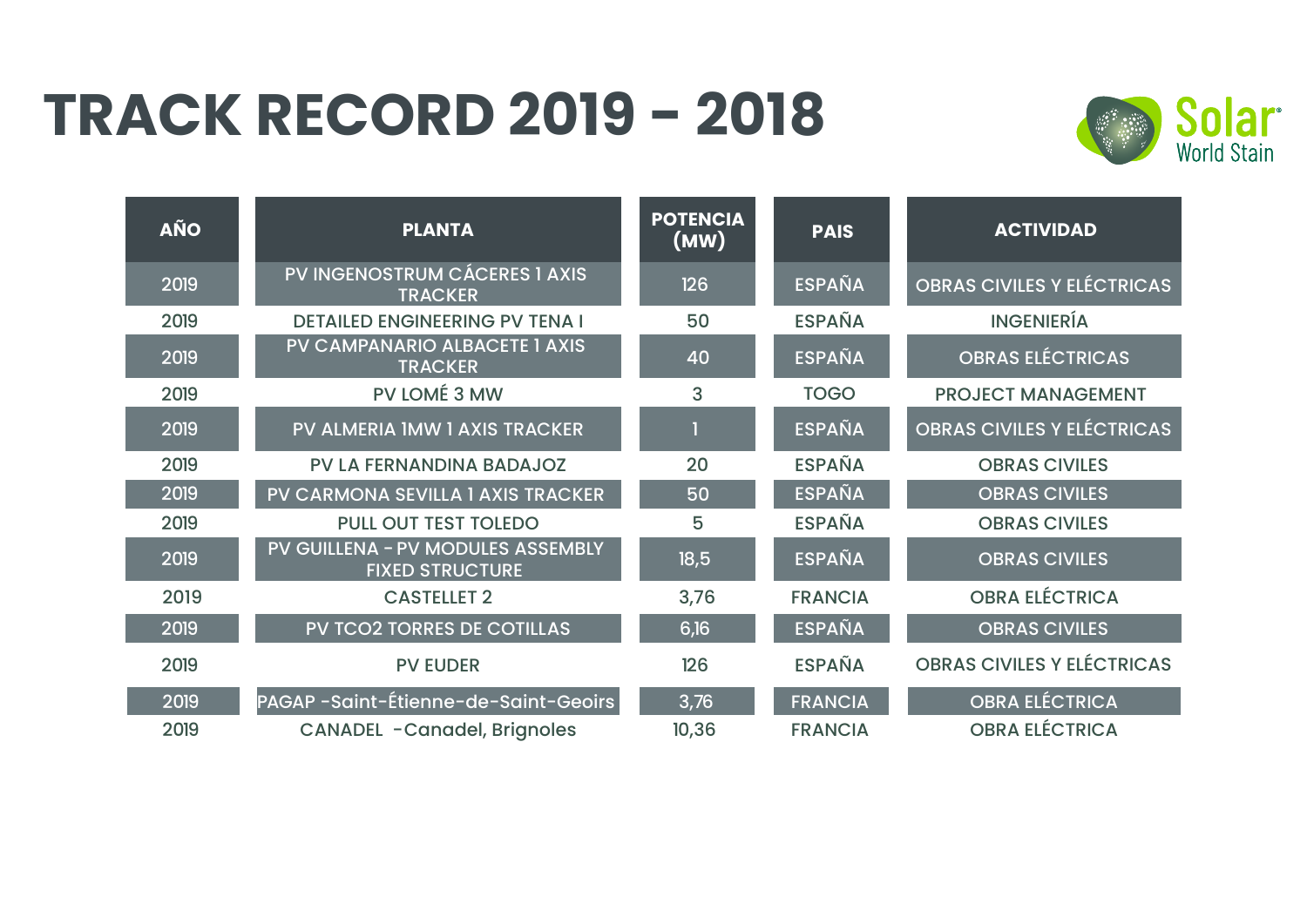#### **TRACK RECORD 2019 - 2018**



| <b>AÑO</b> | <b>PLANTA</b>                                                  | <b>POTENCIA</b><br>(MW) | <b>PAIS</b>     | <b>ACTIVIDAD</b>                       |
|------------|----------------------------------------------------------------|-------------------------|-----------------|----------------------------------------|
| 2018       | 96 PV GREENHOUSES - Torreilles                                 | 10                      | <b>FRANCIA</b>  | BOP + INVERSOR +<br><b>ESTRUCTURAS</b> |
| 2018       | <b>VERGERS -Mudaison, Languedoc</b>                            | 2,75                    | <b>FRANCIA</b>  | BOP + INVERSOR +<br><b>ESTRUCTURAS</b> |
| 2018       | <b>ESCOFFIER-Bouillargues, Languedoc</b>                       | 2,25                    | <b>FRANCIA</b>  | BOP + INVERSOR +<br><b>ESTRUCTURAS</b> |
| 2018       | <b>COUVOIR CEVENNES - Marguerittes,</b><br>Languedoc           | 1,15                    | <b>FRANCIA</b>  | BOP + INVERSOR +<br><b>ESTRUCTURAS</b> |
| 2018       | <b>KUMAMOTO YAMATO</b>                                         | 1,5                     | <b>JAPÓN</b>    | <b>EPC</b>                             |
| 2018       | YAMAGARA YONEZAWA                                              | 2,4                     | <b>JAPÓN</b>    | <b>EPC</b>                             |
| 2018       | <b>ALCACER DO SAL</b>                                          | 7,2                     | <b>PORTUGAL</b> | <b>OBRAS MECÁNICAS</b>                 |
| 2018       | <b>EL CARDON</b>                                               |                         | <b>ESPAÑA</b>   | <b>EPC</b>                             |
| 2018       | <b>ANDRIA-BAT</b>                                              | 0,99                    | <b>ITALIA</b>   | <b>EPCM</b>                            |
| 2018       | <b>PICCOLO CARLO-Lecce</b>                                     | 0,99                    | <b>ITALIA</b>   | <b>EPCM</b>                            |
| 2018       | $D/ANGELA - Bat$                                               | 0,93                    | <b>ITALIA</b>   | <b>EPCM</b>                            |
| 2018       | <b>ACQUAFRESCA - Bat</b>                                       | 0,97                    | <b>ITALIA</b>   | <b>EPCM</b>                            |
| 2018       | CIOTTA - Foggia                                                | 0,88                    | <b>ITALIA</b>   | <b>EPCM</b>                            |
| 2018       | <b>PEDALE -Bat</b>                                             | 2,93                    | <b>ITALIA</b>   | <b>EPCM</b>                            |
| 2018       | DALE FARM - MAGHERAFELT,<br><b>COOKSTOWN, NORTHERN IRELAND</b> | 5                       | <b>UK</b>       | <b>OBRA CIVILES Y ELÉCTRICAS</b>       |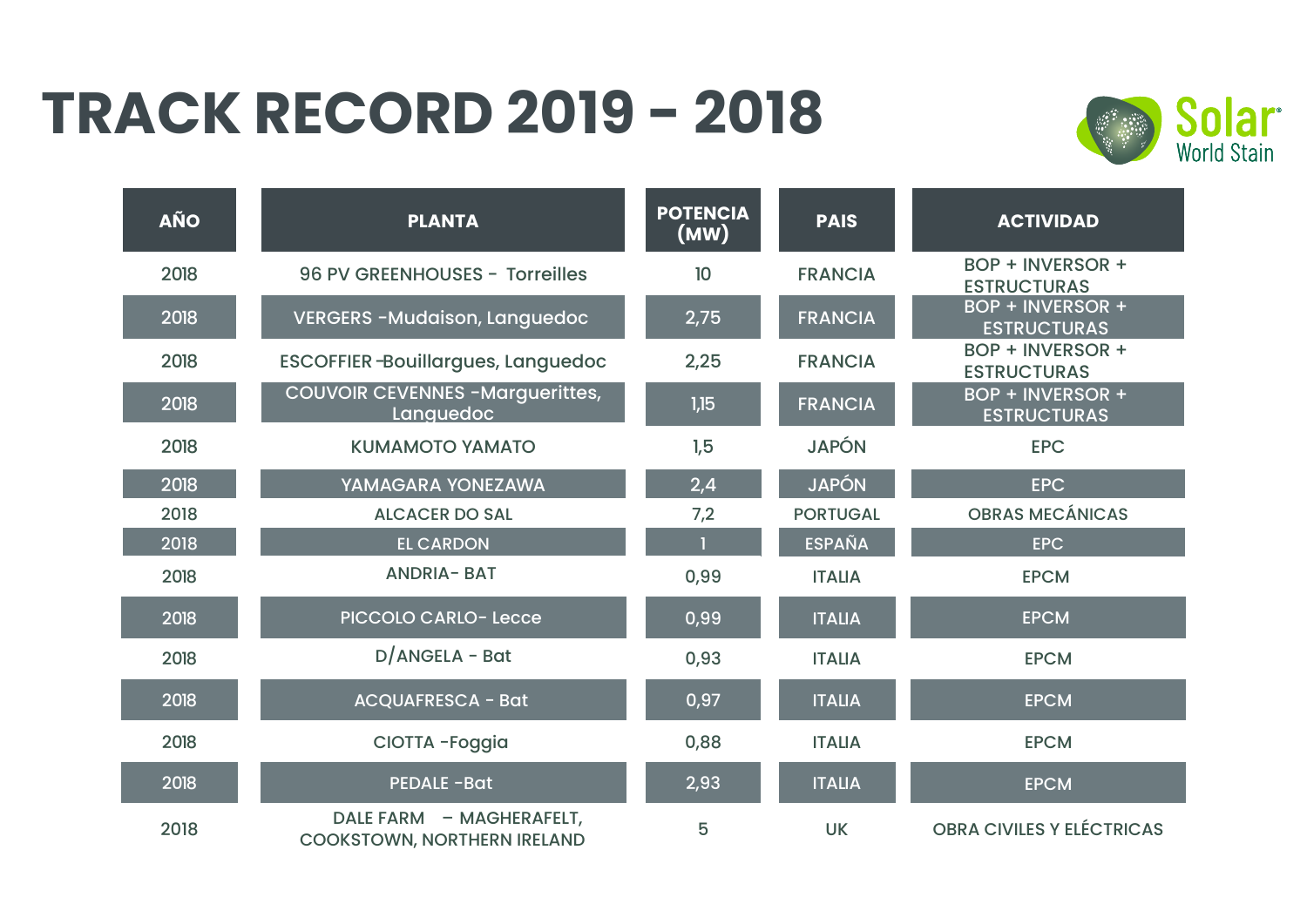

| <b>AÑO</b> | <b>PLANTA</b>                                 | <b>POTENCIA</b><br>(MW) | <b>PAIS</b>  | <b>ACTIVIDAD</b>          |
|------------|-----------------------------------------------|-------------------------|--------------|---------------------------|
| 2017       | <b>CORNTOWN-Bridgend, Wales</b>               | 2,4                     | <b>UK</b>    | <b>BOP</b>                |
| 2017       | AINDERBY - AinderbySteeple                    | 1,44                    | <b>UK</b>    | <b>OBRA CIVIL</b>         |
| 2017       | <b>HAIGH HALL -Tingley</b>                    | 4,99                    | <b>UK</b>    | <b>EPCM</b>               |
| 2017       | <b>AOMORI MISAWA</b>                          | 1,37                    | <b>JAPON</b> | <b>EPC</b>                |
| 2017       | HOME FARM -StGeorges, Cardiff                 | 1,75                    | <b>UK</b>    | <b>BOP</b>                |
| 2017       | WHITTOM MAWR -Dyffryn, Wales                  | 1,37                    | <b>UK</b>    | <b>BOP</b>                |
| 2017       | DAYFIELDS - Ashbourne<br><b>Northallerton</b> | 1,38                    | <b>UK</b>    | <b>BOP</b>                |
| 2017       | <b>IBARAKI HOKOTA</b>                         | 21,5                    | <b>JAPON</b> | <b>TRABAJOS MECÁNICOS</b> |
| 2017       | <b>HIROSHIMA AKITAKATA</b>                    | 0,72                    | <b>JAPON</b> | <b>EPC</b>                |
| 2017       | <b>SAITAMA HIKI YOSHIMI</b>                   | 1,75                    | <b>JAPON</b> | <b>EPC</b>                |
| 2017       | <b>IBARAKI ISHIOKA</b>                        | 1,75                    | <b>JAPON</b> | <b>EPC</b>                |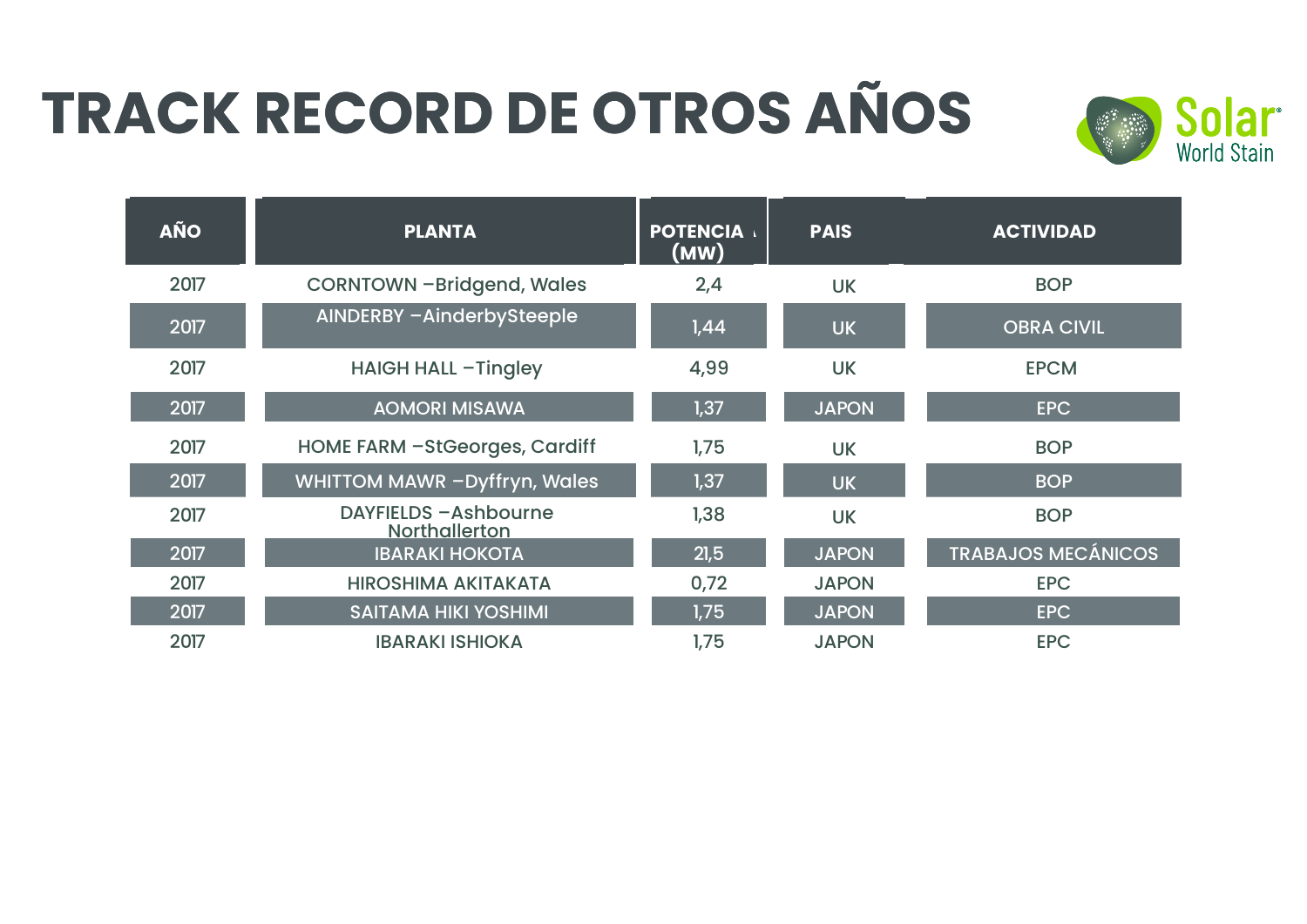

| <b>AÑO</b> | <b>PLANTA</b>                                       | <b>POTENCIA</b><br>(MW) | <b>PAIS</b>  | <b>ACTIVIDAD</b>                              |
|------------|-----------------------------------------------------|-------------------------|--------------|-----------------------------------------------|
| 2016       | <b>GIFU NAKARSUGAWA</b>                             | 0,6                     | <b>JAPON</b> | <b>EPC</b>                                    |
| 2016       | <b>SAITAMA SHIROISHI</b>                            | 1,38                    | <b>JAPON</b> | <b>EPC</b>                                    |
| 2016       | <b>SHIZUOKA TASHIRO</b>                             | 1,44                    | <b>JAPON</b> | <b>EPC</b>                                    |
| 2016       | <b>AOMORI MISAWA</b>                                | 10,3                    | <b>JAPON</b> | <b>EPC</b>                                    |
| 2016       | <b>KOBA</b>                                         | 2,2                     | <b>JAPON</b> | <b>EPC</b>                                    |
| 2016       | <b>TOYAMA</b>                                       | 1,8                     | <b>JAPON</b> | <b>EPC</b>                                    |
| 2016       | <b>NOBEYAMA</b>                                     |                         | <b>JAPON</b> | <b>EPC</b>                                    |
| 2016       | <b>SHORT HAZEL -Hastshorne</b>                      | 10,3                    | <b>UK</b>    | <b>EPCM</b>                                   |
| 2016       | <b>GUILLEYS DAM - Conrwall</b>                      | 2,2                     | <b>UK</b>    | <b>EPCM</b>                                   |
| 2016       | <b>PERELEE -Durham</b>                              | 1,8                     | <b>UK</b>    | <b>EPCM</b>                                   |
| 2015       | <b>EPWELL -Epwell, Banbury</b>                      |                         | <b>UK</b>    | <b>BOP + INVERSOR +</b><br><b>ESTRUCTURAS</b> |
| 2015       | PRIORS BYNE -Partridge Green, West<br><b>Sussex</b> | 2,2                     | <b>UK</b>    | <b>BOP + INVERSOR</b>                         |
| 2015       | Ashbourne, Derbyshire<br><b>LADYHOLE</b>            | 2,2                     | <b>UK</b>    | <b>BOP + INVERSOR</b>                         |
| 2015       | TONEDALE -Linden Hill, wellington,                  | 2,2                     | <b>UK</b>    | <b>BOP + INVERSOR</b>                         |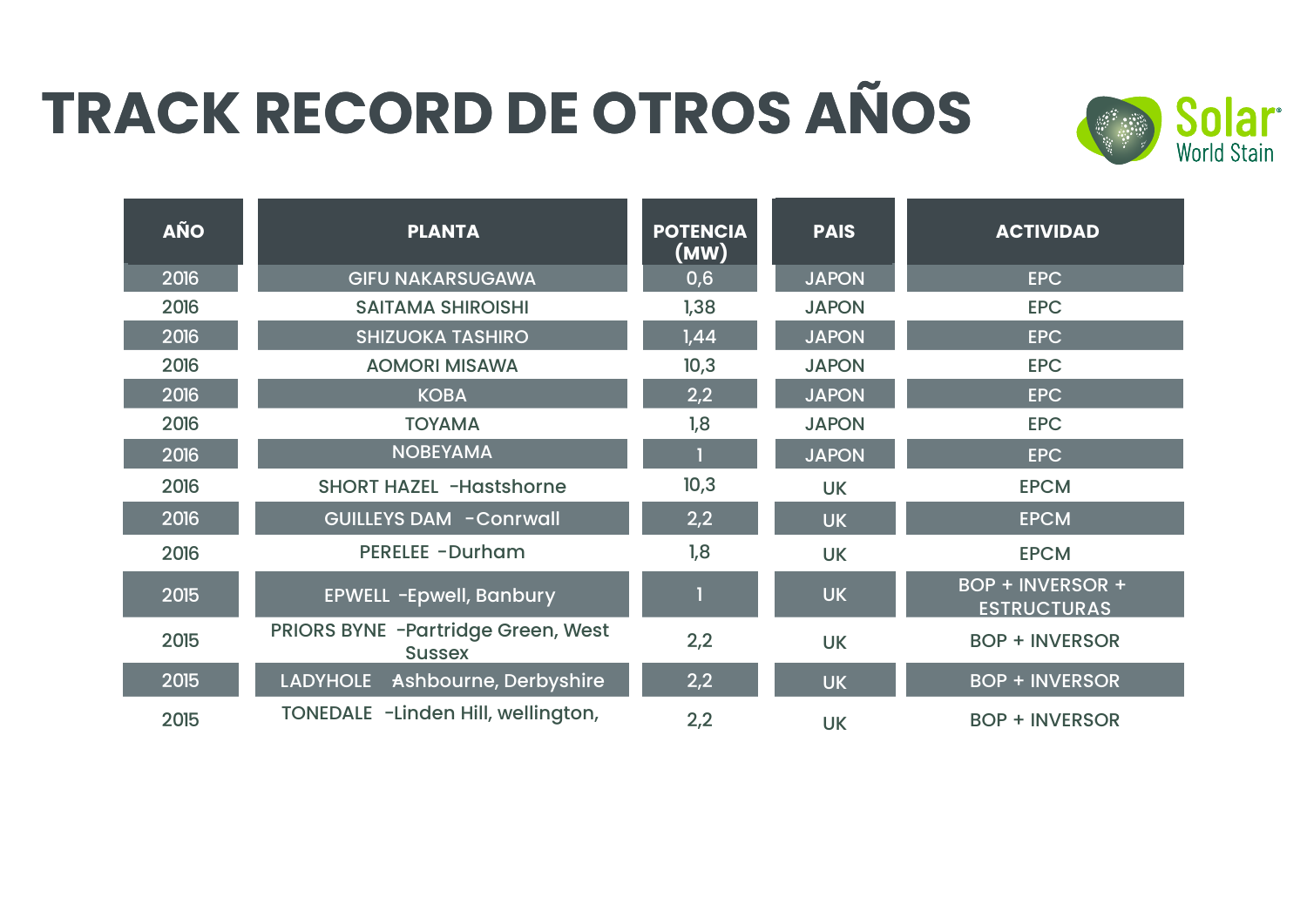

| <b>AÑO</b> | <b>PLANTA</b>                                      | <b>POTENCIA</b><br>(MW) | <b>PAIS</b>     | <b>ACTIVIDAD</b>              |
|------------|----------------------------------------------------|-------------------------|-----------------|-------------------------------|
| 2015       | <b>TOMIGAOKA</b>                                   | 2,2                     | <b>JAPON</b>    | <b>EPC</b>                    |
| 2015       | <b>TSUKUBA STONE</b>                               | 2,2                     | <b>JAPON</b>    | <b>EPC</b>                    |
| 2015       | <b>TSUKUBA HOLE</b>                                | 2,2                     | <b>JAPON</b>    | <b>EPC</b>                    |
| 2015       | <b>FUKORODA</b>                                    | 32                      | <b>JAPON</b>    | <b>EPC</b>                    |
| 2015       | <b>SAKURAGAWA</b>                                  | 1,61                    | <b>JAPON</b>    | <b>EPC</b>                    |
| 2015       | <b>TAKAHAGI</b>                                    | 12,4                    | <b>JAPON</b>    | <b>EPC</b>                    |
| 2015       | PADDLEY WOOD -Pilsley, Chesterfield                | 32                      | <b>UK</b>       | <b>BOP + INVERSOR</b>         |
| 2015       | SOWERBY -Sowerby, North Yorkshire                  | 1,61                    | <b>UK</b>       | <b>BOP + INVERSOR</b>         |
| 2015       | SHEEPBRIDGE -Swallowfield, Reading                 | 12,4                    | <b>UK</b>       | <b>BOP + INVERSOR</b>         |
| 2015       | <b>SHORT HAZEL -Swadlincote, Derbyshire</b>        | 2,25                    | <b>UK</b>       | <b>BOP + INVERSOR</b>         |
| 2015       | FRANCIS COURT - Poltimore, Devon,<br><b>Exeter</b> | 5                       | <b>UK</b>       | <b>OBRA CIVIL Y ELÉCTRICA</b> |
| 2014       | ABBOTS RIPTON - Abbots Ripton,<br>Cambridgeshire   | 4,99                    | <b>UK</b>       | <b>OBRA MECÁNICA</b>          |
| 2014       | <b>CORUCHE-Herdade dos Pegos, Coruche</b>          | 9,68                    | <b>PORTUGAL</b> | <b>BOP + INVERSOR</b>         |
| 2014       | <b>TSUKUBA MIRAI</b>                               | 2,25                    | <b>JAPON</b>    | <b>EPC</b>                    |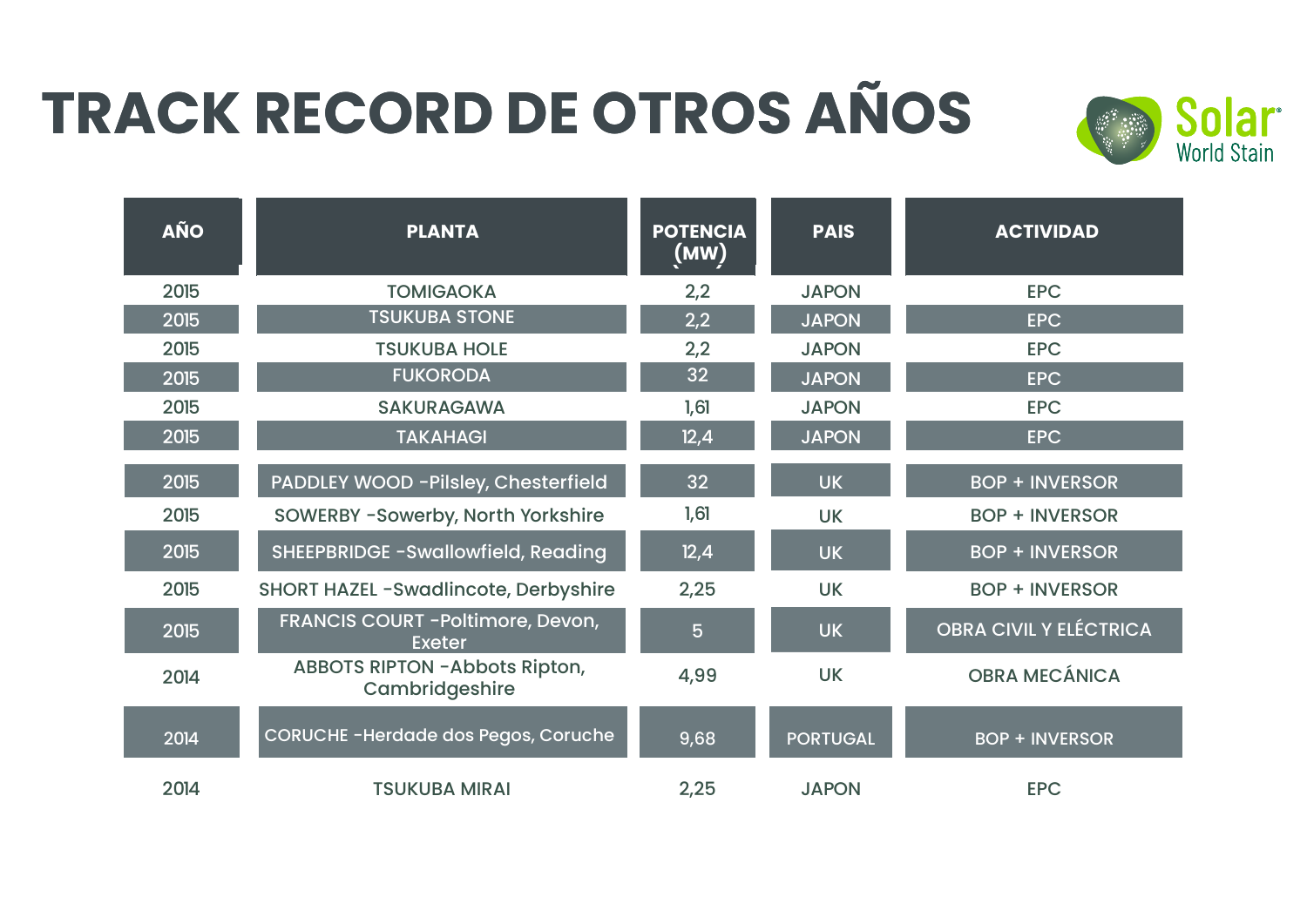

| <b>AÑO</b> | <b>PLANTA</b>                                   | <b>POTENCIA</b><br>$\overline{\text{(MW)}}$ | <b>PAIS</b>     | <b>ACTIVIDAD</b>      |
|------------|-------------------------------------------------|---------------------------------------------|-----------------|-----------------------|
| 2014       | <b>CHISBON -Frowick Lane, Essex</b>             | 2,4                                         | <b>UK</b>       | <b>EPC</b>            |
| 2014       | MINGAY -Willburton, Cambridgeshire              | 2,2                                         | <b>UK</b>       | <b>EPC</b>            |
| 2014       | CLAWWD-Clawwd Du, Monmouth                      | 1,75                                        | <b>UK</b>       | <b>EPC</b>            |
| 2014       | NORRINGTON -Norrington, Milton<br><b>Keynes</b> | 32                                          | <b>UK</b>       | <b>EPC</b>            |
| 2014       | <b>MOLLAND -Molland, South Molton</b>           | 10,3                                        | <b>UK</b>       | <b>EPC</b>            |
| 2014       | <b>CONDOVER -Shrewsbury, Shropshire</b>         | 12,4                                        | <b>UK</b>       | <b>EPC</b>            |
| 2014       | <b>INOV - Vilares, Muro</b>                     | $\overline{2}$                              | <b>PORTUGAL</b> | <b>BOP + INVERSOR</b> |
| 2014       | WILTON -Trerulefoot, Cornwall, Devon            | 9,48                                        | <b>UK</b>       | <b>BOP + INVERSOR</b> |
| 2014       | RYDON - Ogwell Teignbridge, Devon               | 2,25                                        | <b>UK</b>       | <b>EPC</b>            |